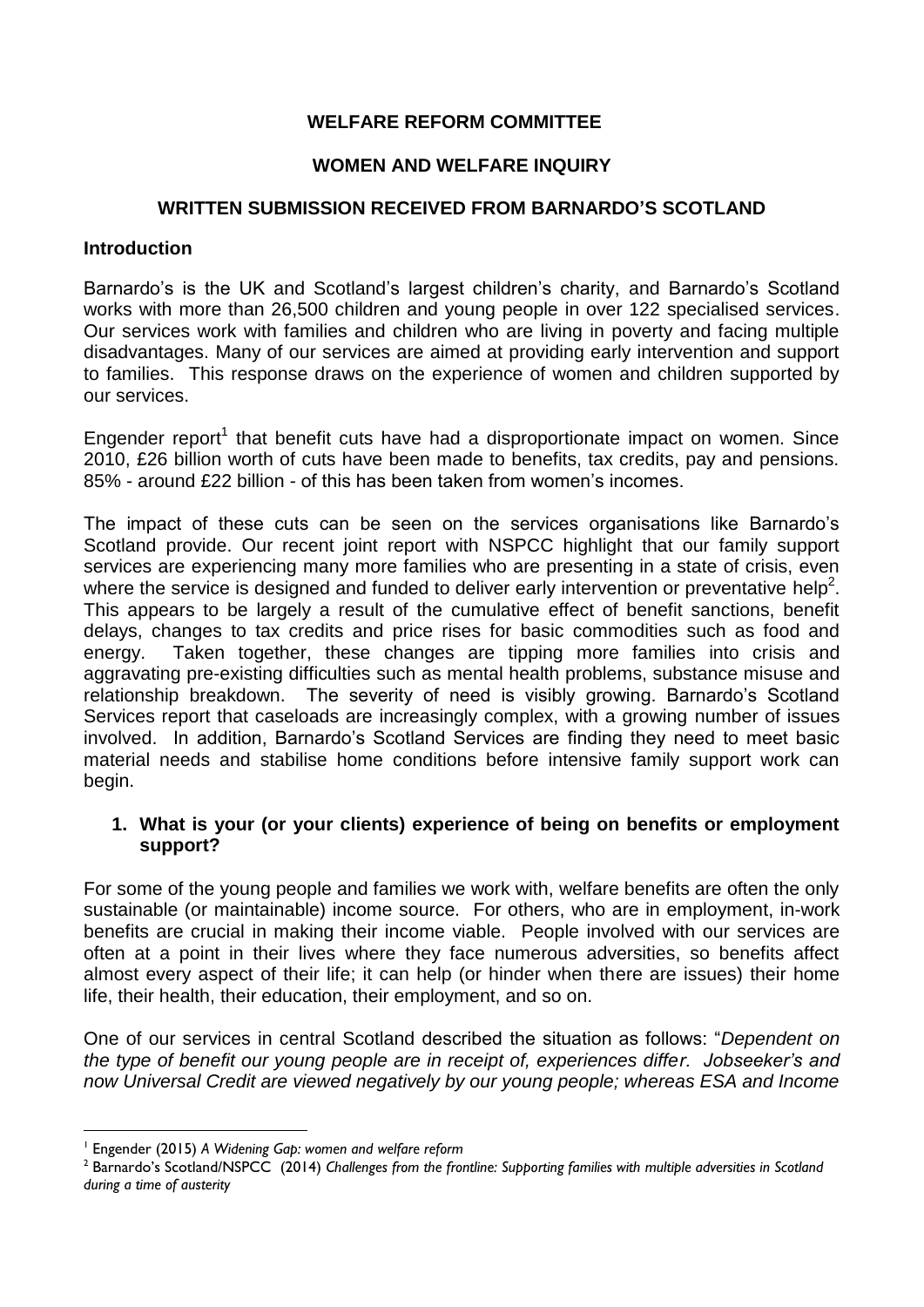*Support are more flexible and usually fit their current circumstances and ability to engage with services; these are largely viewed more positively."*

Gender can have an impact on these experiences with services reporting that it appears young men who they work with on Jobseeker's Allowance have been sanctioned more often than young women.

Our family support services report that in general terms the families they work with who are in receipt of benefits and tax credits, find they are having increasing difficulty managing their finances. There is a growing reliance on support from extended family, charitable donations and foodbanks to supplement income. Sanctions, given the fact that they are often unexpected, are a significant issue for parents. Services see many examples of where benefit recipients have their benefits stopped for very little reason or for what would appear to be the most spurious of reasons. One service manager describes how the number of families subject to benefit sanctions in their area was 'going through the roof'.

One woman recently supported by our Fife service was 10 minutes late for an appointment due to an unforeseen event with one of her children (a four year old needing the toilet on the way to an appointment), she was sanctioned. The impact of this sanctioning for her wellbeing and the wellbeing of her family was devastating.

She was without money for 4 weeks and as a result she was unable to purchase fuel cards for her gas and electricity meters or feed her children. A number of other household bills went unpaid and she had to borrow money from friends and relatives in order to survive. This had a long term effect of putting this woman further into debt and damaging her relationships with people who were previously supportive. The woman relied for four weeks on food parcels from food banks in order to feed her children resulting in them having no fresh food, fruit or vegetables in that time.

This is not an unusual example from our services perspective. Women are usually the main carer for children and as such are hit the hardest by these sanctions. It is important to recognise that the effects of benefit sanctions go well beyond the period of the sanctions and significantly impact on everyone who lives within the household. Children are particularly negatively affected as it can result in an increase in the pressure on parents which impacts on their ability to meet their children's social, emotional, physical and educational needs.

A similar situation exists with the changes to tax credits  $-$  by significantly reducing the income of many of the working parents we help, families have become more vulnerable to financial shocks, and can be tipped into crisis by a broken domestic appliance or unexpected bill.

#### **2. How has your (or your clients) experience with the benefit system changed in recent years since the introduction of the welfare reforms?**

Across our services, there is a growing issue of very basic material needs not always being met amongst the children and families they work with. While our Service Managers would always say that poverty was at the core of the issues experienced by the families we work with, the nature and scale of the poverty they see is changing quite dramatically. One Service Manager reported that workers were witnessing increased stress levels and mental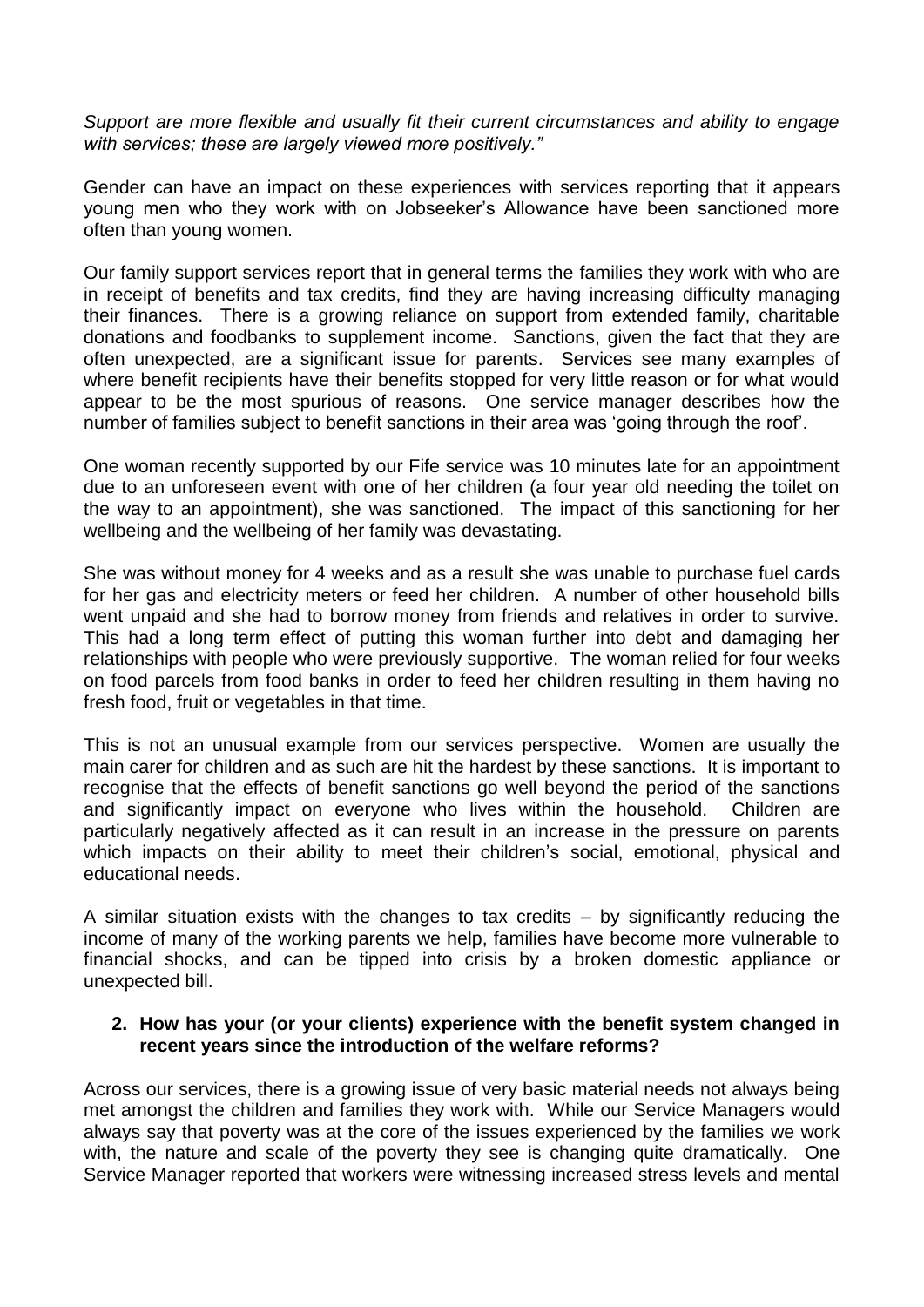health issues for service users, with benefit problems exacerbating the issues people already have.

Overall the experience of our services is that benefit changes have had the effect of pushing families further into poverty and increased the stigma of being in receipt of benefits. In some cases families are being made destitute by the impact of welfare reforms – a situation that would have been extremely rare a few years ago.

The most significant impact on single parent families in recent years has been the switch from Income Support to Job Seekers Allowance (JSA) when the youngest child reaches age 5. The vast majority of these lone parents are women. The pressure to move into employment (without adequate and appropriate support designed to address the particular needs of this cohort) on some of the women we work with is immense. Many suffer from poor self- esteem and a severe lack of confidence. In addition they have had negative experiences of the education system and returning to full time adult education can be daunting. Alternatives in gaining employment are extremely limited given that this group of women have no qualifications of employment history

A good example is that of a mother with a four year old child we work with in Fife. She has had significant addiction problems in the past but has worked very hard to address this; however, she still has some way to go. As her daughter is nearly five, this mother is terrified that she is going to be forced into the world of work, and have to transfer her benefit to Jobseekers allowance (JSA). She does not have the confidence or skills to do this at present and is already seeking other ways to claim benefits, e.g. as a carer for her partner.

If she does receive this benefit, she is likely to have this role within the family home for a long period of time and not continue the progress she has made which in the longer term would help her to move into the workplace when the time is right. On the other hand if she is forced to claim JSA, our staff are concerned that it is likely that she will not manage well and will be sanctioned at some point leading to further difficulties.

Barnardo's Scotland staff recognise that in the long term this supporting this woman into finding work is the most desirable outcome – but the transition into the world of work will not necessarily be helped by benefit sanctions.

For younger people we work with who have just started to engage with the benefits system, often after growing up in care, services feel that welfare reform has made the young people we work with more reluctant to engage with the benefits system as they have heard/seen stories from friends, in the press, etc. about the changes that have been made. They appear more fearful of the benefits process as any problems could cause severe and prolonged hardship. This can be particularly problematic for young women, especially those with very young children, who may be more socially isolated. However, one service reports that because of a wish to avoid sanctions and other worries about benefits, the young people they work with have become more willing to attend advice agencies for guidance and help. Some young people have therefore become more connected with their local community and more knowledgeable about their finances as a result of seeking professional advice.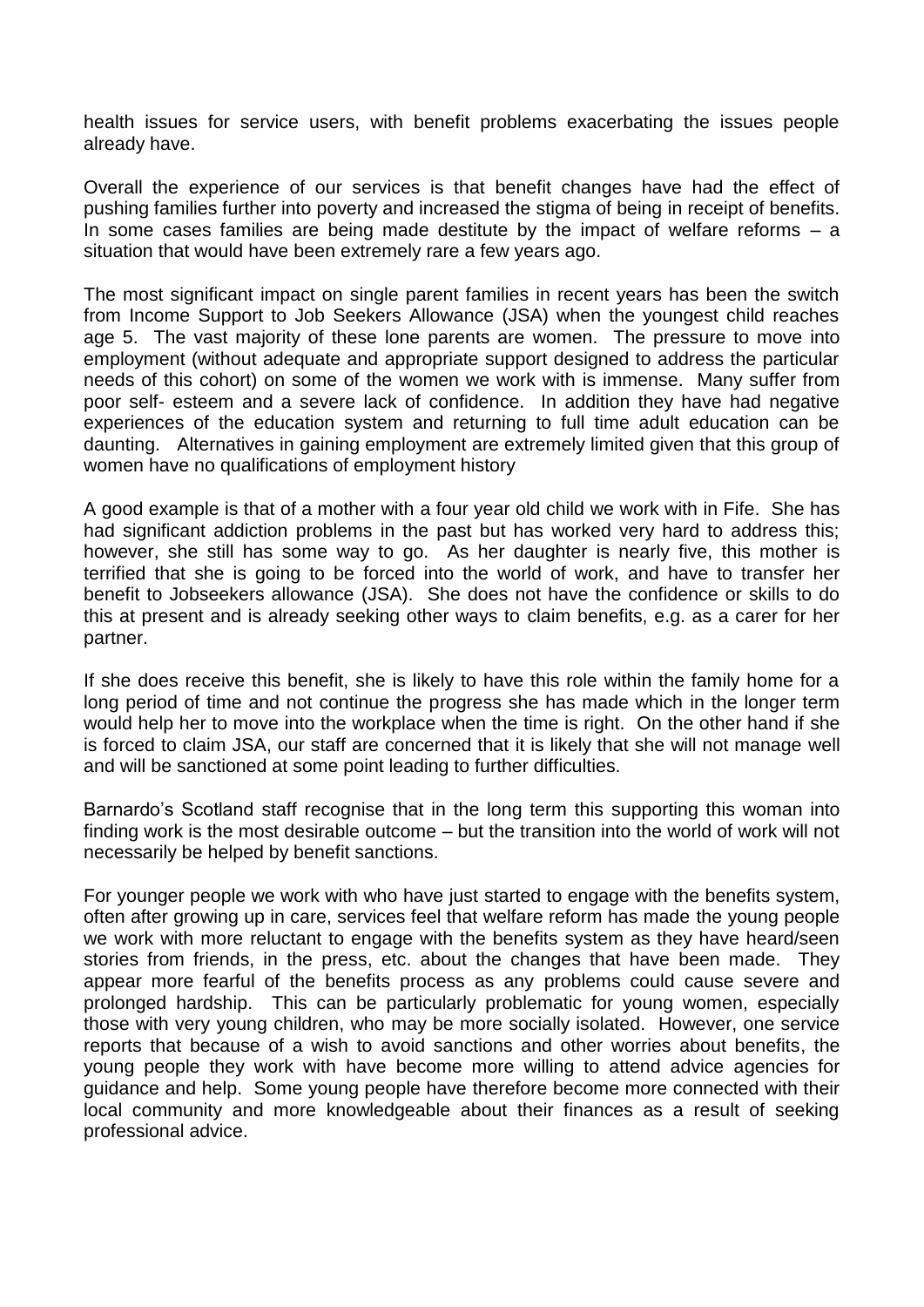## **3. Are there any challenges involved in being in receipt of your (your clients) particular benefits?**

We have outlined above the problems with women with young children moving to Job Seekers Allowance. Our comments on this would also apply to premature transition into a requirement to find employment under Universal Credit.

We also have significant concerns on the single household payment introduced under Universal Credit and currently being rolled out across Scotland. This single payment would cover all income and housing related benefits payments for every member of the household for the month. Our services are concerned that that the single payment could in practice have very negative consequences for many families. There is potential that receiving such a large sum of money in a single payment each month will make families 'cash rich' for a few days and vulnerable to exploitation. This vulnerability will be all too apparent in women (or others in the family) who are affected by mental health problems and substance misuse. There is an increased risk that families could suffer rent arrears and potential homelessness whilst outcomes for children affected by such changes are potentially lifelong.

We are also concerned that this form of benefit receipt is likely to increase the control held by abusive partners and further disadvantage women who are already some of the most vulnerable and disenfranchised people in our society. The report from Engender supports our service experience when it notes that the Universal Credit single payment will:

# *"Increase the opportunity to create financial dependency, prevent women from leaving and place women and children experiencing domestic abuse at increased risk".*

In our experience the logic of sanctions - that the negative impact of a sanction will motivate people who could easily find work to move off benefits, does not apply well to many of the women we work with. The reason why they have not found work is because of the significant adversities, or caring responsibilities they have, and the lack of jobs available that they can combine with these caring responsibilities and training and support to deal with the adversities they face. Closer relationships need to be in place between the Job Centre Plus, children's services and adult services to ensure that the wellbeing of vulnerable children and adults is the priority.

## **4. What would be your priorities for change when certain benefits / elements of employment support are devolved to Scotland?**

It is important that those affected by any further devolved benefits are involved in their design. It is also important that those working with vulnerable women and children are also involved, to ensure an integrated approach. In addition there is a pressing need to ensure that any benefits devolved to Scotland are based on sound underpinning principles. These principles should include:

- creating a system that is compassionate and that protects the vulnerable,
- effectively supports people into secure employment, even those far from the labour market,
- does not negatively impact on children and young people,
- ensuring that benefits do not push people into poverty,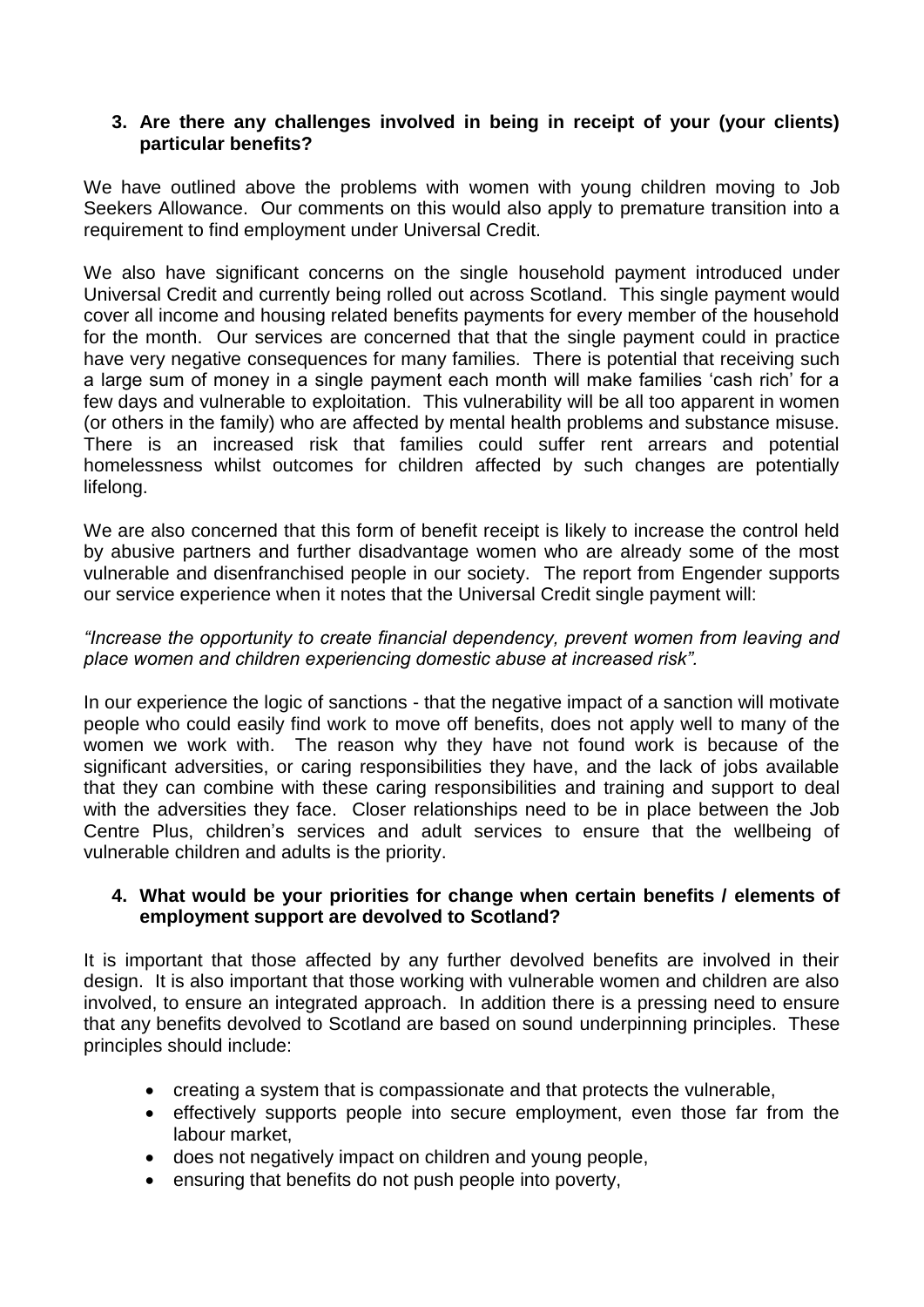ensuring benefits do not increase the risk of domestic abuse to women and children.

The current regime of sanctions and conditionality is in practice unsustainable, damaging, penalises the poorest and most vulnerable and pushes more people into poverty. We would support Engender's view that new powers over employment support should be used to mitigate some of the worst impacts of conditionality and sanctions. Sanctions should only be used as a tool of last resort, be subjected to a test of reasonableness and have safeguards built in that ensure that no one who is the subject of a sanction is left with no money.

In addition where sanctions are applied to a claimant with children provision needs to be made for those children. It is not enough to say that benefit sanctions do not impact on children because Child Benefit is not withheld as part of the sanction. The experience of our services is that this is not the case.

There is an opportunity with the devolution of employability programmes to ensure the support provided to young women to help them into employment takes account of their specific needs. For example 92% of lone parents are women and women make up 95% of lone parents dependent on income support. As well as segmenting programmes to take account of age we would agree with Engender that innovation is required on newly devolved work programmes to support the needs of women seeking work and diverge from existing employability models that replicate gender segregation in the labour market.

Finally, the under 25s rate of benefit is often challenging for our young people, especially young women with children. Their age determines that they should have lower levels of financial support yet the bills and household costs and responsibilities are usually the same as someone aged 25 and over.

#### **5. Do you have any suggestions of practical improvements that you would like to see when certain benefits / elements of employment support are under Scottish control?**

The impact of cuts in benefits and a punishing sanctions and conditionality regime are also placing severe strain on the services which support vulnerable women and families. Increased investment in these services is essential if they are to provide support in a meaningful way. As discussed before, our *Challenges from the frontline* report with NSPCC found that services are being forced to focus on those with more severe needs, leading to opportunities for early interventions being missed. Barnardo's Scotland Services are finding they need to meet basic material needs and stabilise home conditions before intensive family support work can begin. Holistic "whole family" approaches are therefore in danger of being undermined by staff having to focus on welfare rights support, rather than addressing the issues that led to the family being referred to us. While our services work collaboratively with money advice services, they are, in our experience are being overwhelmed with requests for help.

Our experience suggests that women should not automatically be expected to move into training or the workplace as soon as their children reach the age of 5. Policy needs to reflect that families in greatest need will require more intensive and longer term supportive interventions to help them reach the point where they are able to enter the workplace.